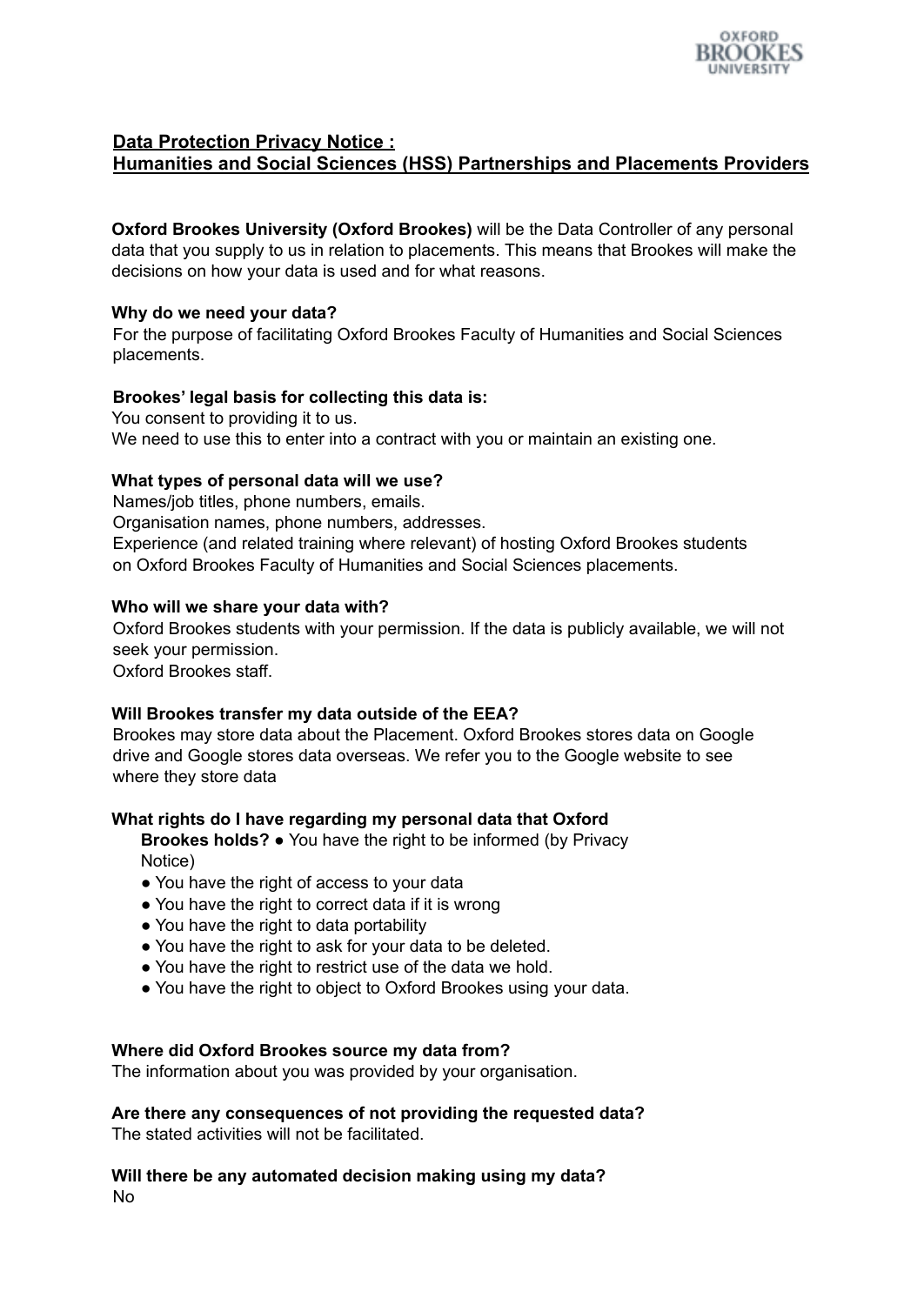1

OXFORD **BROOKES** 

## **How long will Oxford Brookes keep your data?**

In accordance with Oxford Brookes Retention Policy (21.11.6 Organisation of work placements for students - End of placement + 6 years)

## **Who can I contact if I have concerns?**

If you have concerns about placements, you need to contact the HSS Partnerships and Placements office in the first instance: email hss-employability@brookes.ac.uk or education-schoolexperience@brookes.ac.uk

If you have concerns about Data Protection, you can contact the Oxford Brookes Information Compliance team.

Postal Address: Data Protection Queries, Information Management Team, IT Services, Room 2.12, Gibbs Building, Headington Campus, Gipsy Lane, Oxford, OX3 0BP. Email: info.sec@brookes.ac.uk

Oxford Brookes Privacy Notices can be found at: https://www.brookes.ac.uk/about-brookes/structure-and-governance/policies-and-financial-st ateme nts/privacy-policy/

If you wish to seek independent advice, you can contact brookesdpo@brookes.ac.uk If you wish to contact the national regulator, you can contact the Information Commissioner's Office and the website is ico.org.uk.